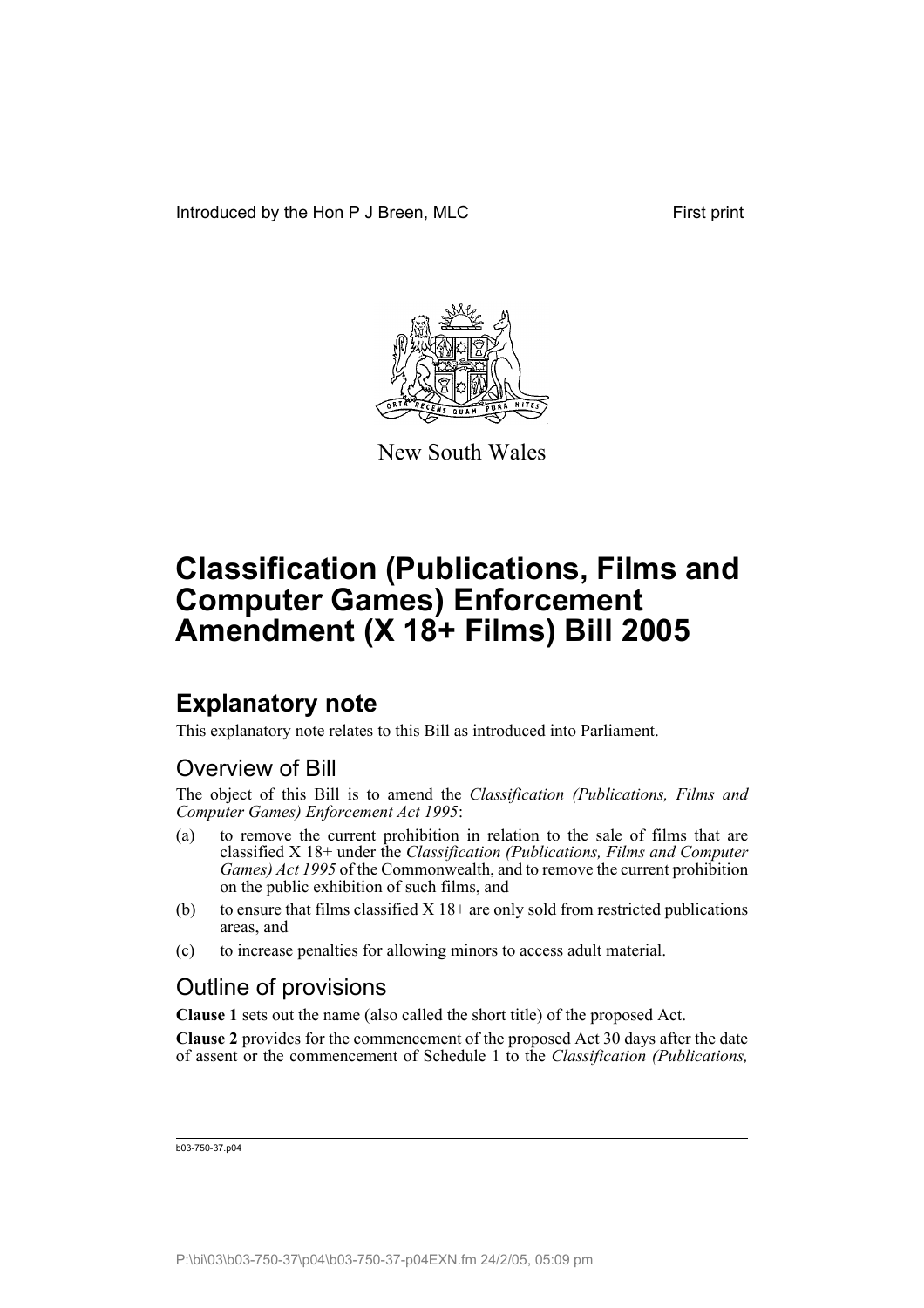Explanatory note

*Films and Computer Games) Amendment Act 2004* of the Commonwealth, whichever is the later.

**Clause 3** is a formal provision that gives effect to the amendments to the *Classification (Publications, Films and Computer Games) Enforcement Act 1995* set out in Schedule 1.

**Clause 4** amends the *Crimes Act 1900*.

#### **Schedule 1 Amendment of Classification (Publications, Films and Computer Games) Enforcement Act 1995**

**Schedule 1 [1]** removes the prohibition under section 6 of the *Classification (Publications, Films and Computer Games) Enforcement Act 1995* (the *Principal Act*) on selling or publicly exhibiting a film classified X 18+. **Schedule 1 [2] and [16]** make consequential amendments.

**Schedule 1 [2], [5], [8]–[10], [12] and [17]** amend provisions of the Principal Act to increase the penalties for offences relating to allowing minors to access adult material.

**Schedule 1 [3]** inserts proposed section 6A into the Principal Act. The proposed section creates certain offences in relation to the display, sale, delivery and publication of films classified X 18+.

**Schedule 1 [6]** amends section 9 of the Principal Act to create an offence of selling or delivering to a minor a film classified  $X$  18+, or an unclassified film that would, if classified, be classified X 18+. **Schedule 1 [4] and [7]** make consequential amendments.

**Schedule 1 [13]** amends section 14 of the Principal Act to create an offence for privately exhibiting in the presence of a minor a film classified  $X$  18+ or an unclassified film that would, if classified, be classified X 18+. **Schedule 1 [11]** makes a consequential amendment.

Section 16 of the Principal Act provides that it is an offence to keep a film classified RC or X 18+ on any premises where classified films are sold. **Schedule 1 [14]** amends section 16 to provide that it is a defence to a prosecution for the offence of keeping a film classified X 18+ on such premises if the film was kept in a restricted publications area.

**Schedule 1 [15]** amends section 17 of the Principal Act to provide that it is an offence for a person to leave in a public place or, without the occupier's permission, on private premises, a film classified  $\overline{RC}$ ,  $X$  18+,  $R$  18+ or MA 15+ or an unclassified film that would, if classified, be classified in one of those categories.

**Schedule 1 [18]–[21]** make amendments to the Principal Act in relation to advertising films, publications and computer games classified X 18+.

Explanatory note page 2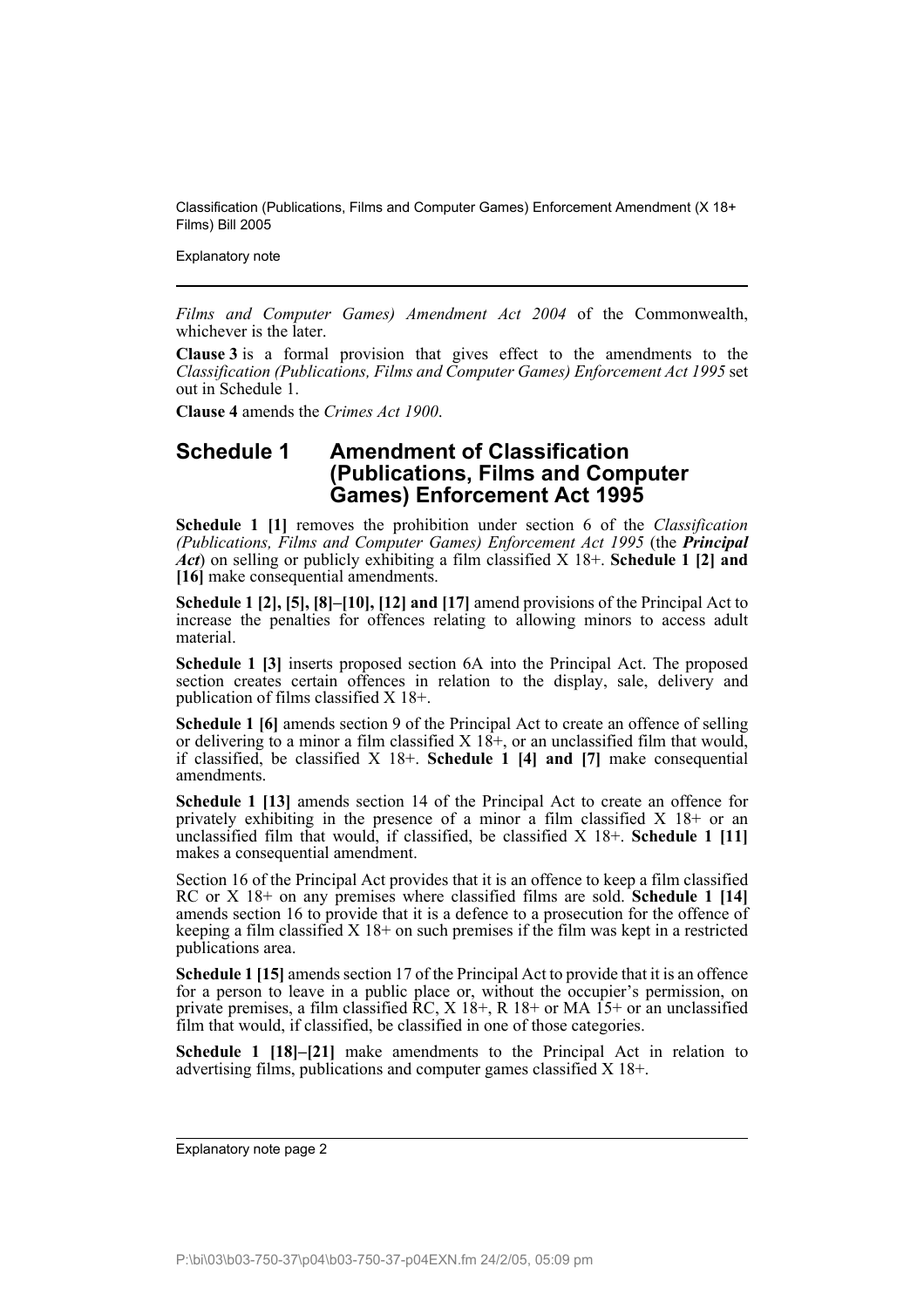Explanatory note

**Schedule 1 [22]** amends section 63 of the Principal Act to provide that proceedings can not be brought against any person for publishing an obscene libel or indecent article if the libel or article is, or is part of, a film, publication or computer game that is classified X 18+.

Explanatory note page 3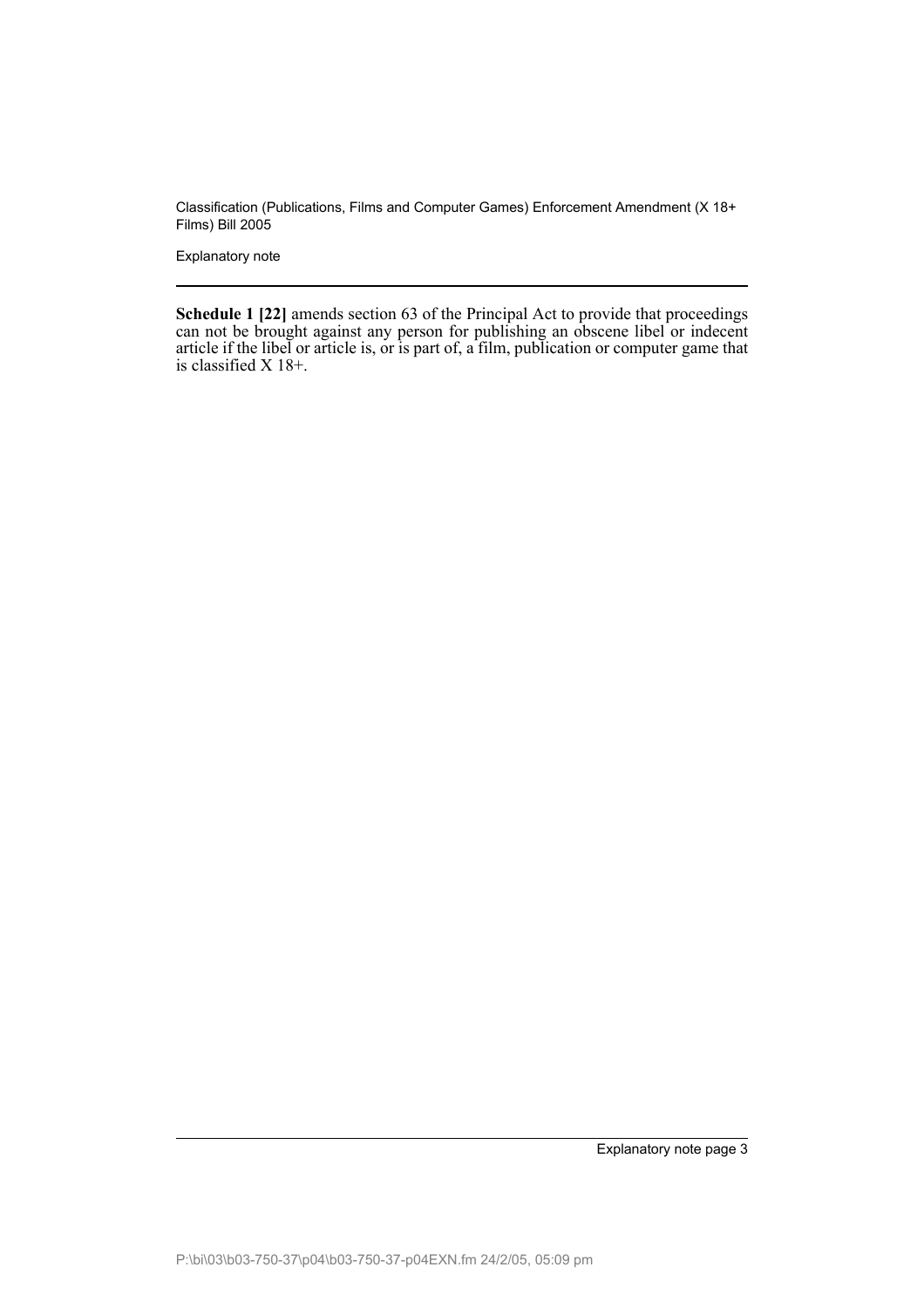Introduced by the Hon P J Breen, MLC First print



New South Wales

# **Classification (Publications, Films and Computer Games) Enforcement Amendment (X 18+ Films) Bill 2005**

## **Contents**

|            |                                                                                                    | Page |
|------------|----------------------------------------------------------------------------------------------------|------|
|            | Name of Act                                                                                        |      |
|            | Commencement                                                                                       | 2.   |
|            | Amendment of Classification (Publications, Films and<br>Computer Games) Enforcement Act 1995 No 63 | 2    |
| 4          | Amendment of Crimes Act 1900 No 40                                                                 | 2    |
| Schedule 1 | Amendment of Classification (Publications, Films and<br>Computer Games) Enforcement Act 1995       | 3    |
|            |                                                                                                    |      |

b03-750-37.p04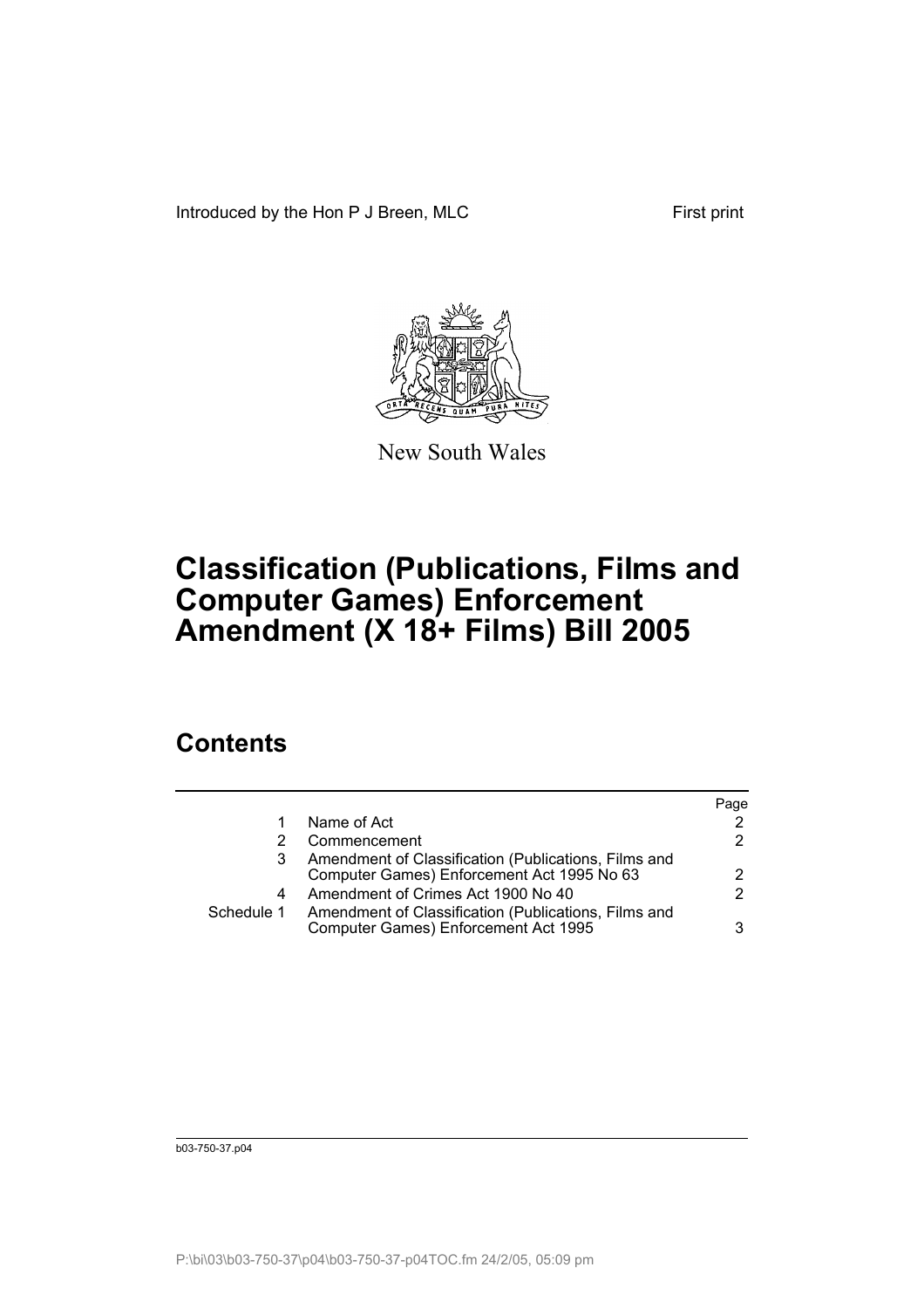

New South Wales

# **Classification (Publications, Films and Computer Games) Enforcement Amendment (X 18+ Films) Bill 2005**

No , 2005

#### **A Bill for**

An Act to amend the *Classification (Publications, Films and Computer Games) Enforcement Act 1995* to remove the prohibition on the sale of films classified "X 18+"; to ensure that films classified "X 18+" are only sold from restricted publications areas; to increase penalties for allowing minors to access adult material; and for other purposes.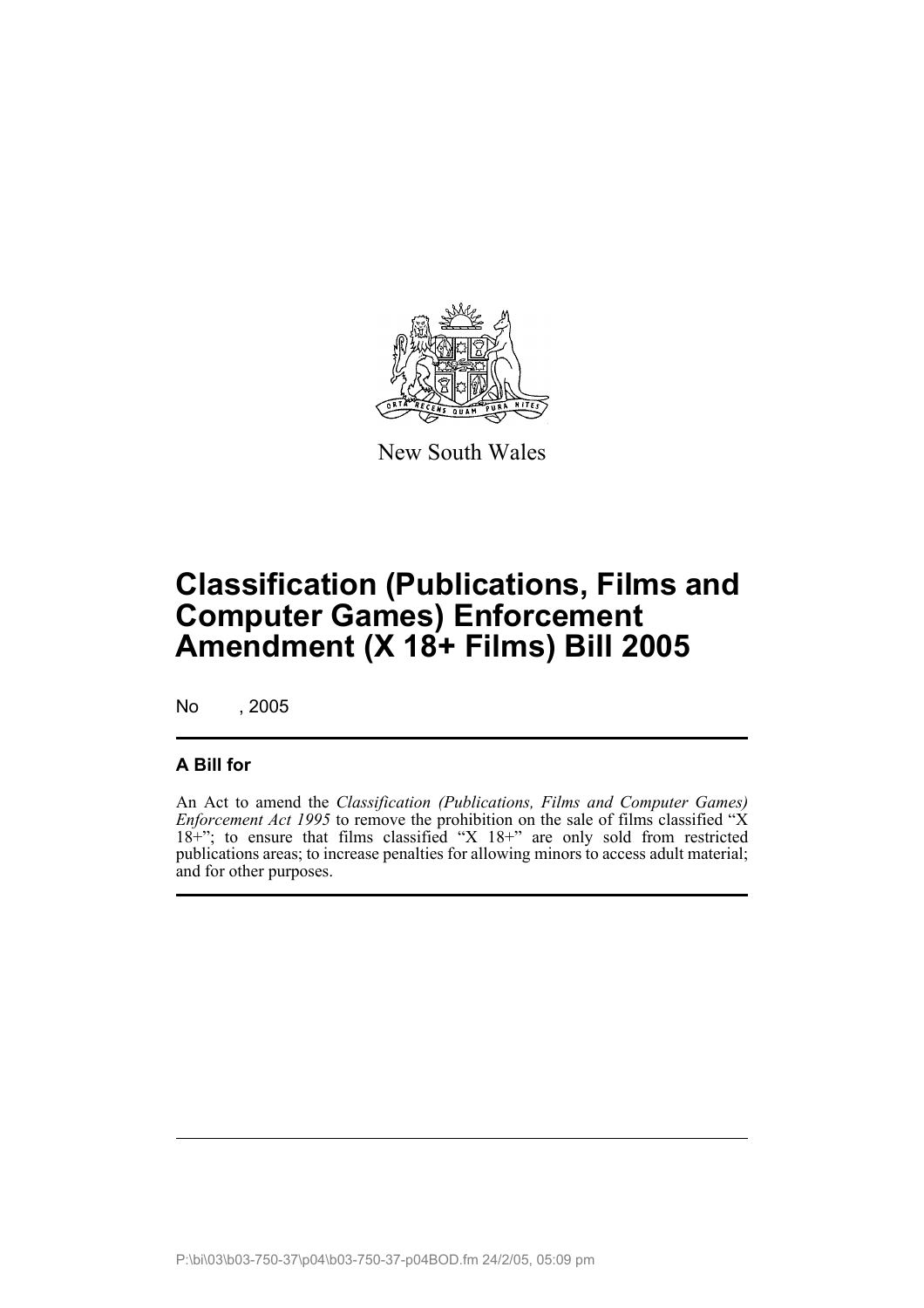<span id="page-5-3"></span><span id="page-5-2"></span><span id="page-5-1"></span><span id="page-5-0"></span>

| The Legislature of New South Wales enacts: |                                                                                                                                                                                                                               | 1                                   |
|--------------------------------------------|-------------------------------------------------------------------------------------------------------------------------------------------------------------------------------------------------------------------------------|-------------------------------------|
| 1                                          | <b>Name of Act</b>                                                                                                                                                                                                            | 2                                   |
|                                            | This Act is the <i>Classification (Publications, Films and Computer</i><br>Games) Enforcement Amendment ( $X$ 18+ Films) Act 2005.                                                                                            | 3<br>$\overline{4}$                 |
| 2                                          | Commencement                                                                                                                                                                                                                  | 5                                   |
|                                            | This Act commences 30 days after the date of assent or the<br>commencement of Schedule 1 to the Classification (Publications, Films<br>and Computer Games) Amendment Act 2004 of the Commonwealth,<br>whichever is the later. | $\,6\,$<br>$\overline{7}$<br>8<br>9 |
| 3                                          | Amendment of Classification (Publications, Films and Computer Games)<br>Enforcement Act 1995 No 63                                                                                                                            | 10<br>11                            |
|                                            | The Classification (Publications, Films and Computer Games)<br><i>Enforcement Act 1995</i> is amended as set out in Schedule 1.                                                                                               | 12<br>13                            |
| 4                                          | <b>Amendment of Crimes Act 1900 No 40</b>                                                                                                                                                                                     | 14                                  |
|                                            | The <i>Crimes Act 1900</i> is amended by omitting "or $X$ 18+" from<br>paragraph (e) of the definition of <i>article</i> in section 578C $(1)$ .                                                                              | 15<br>16                            |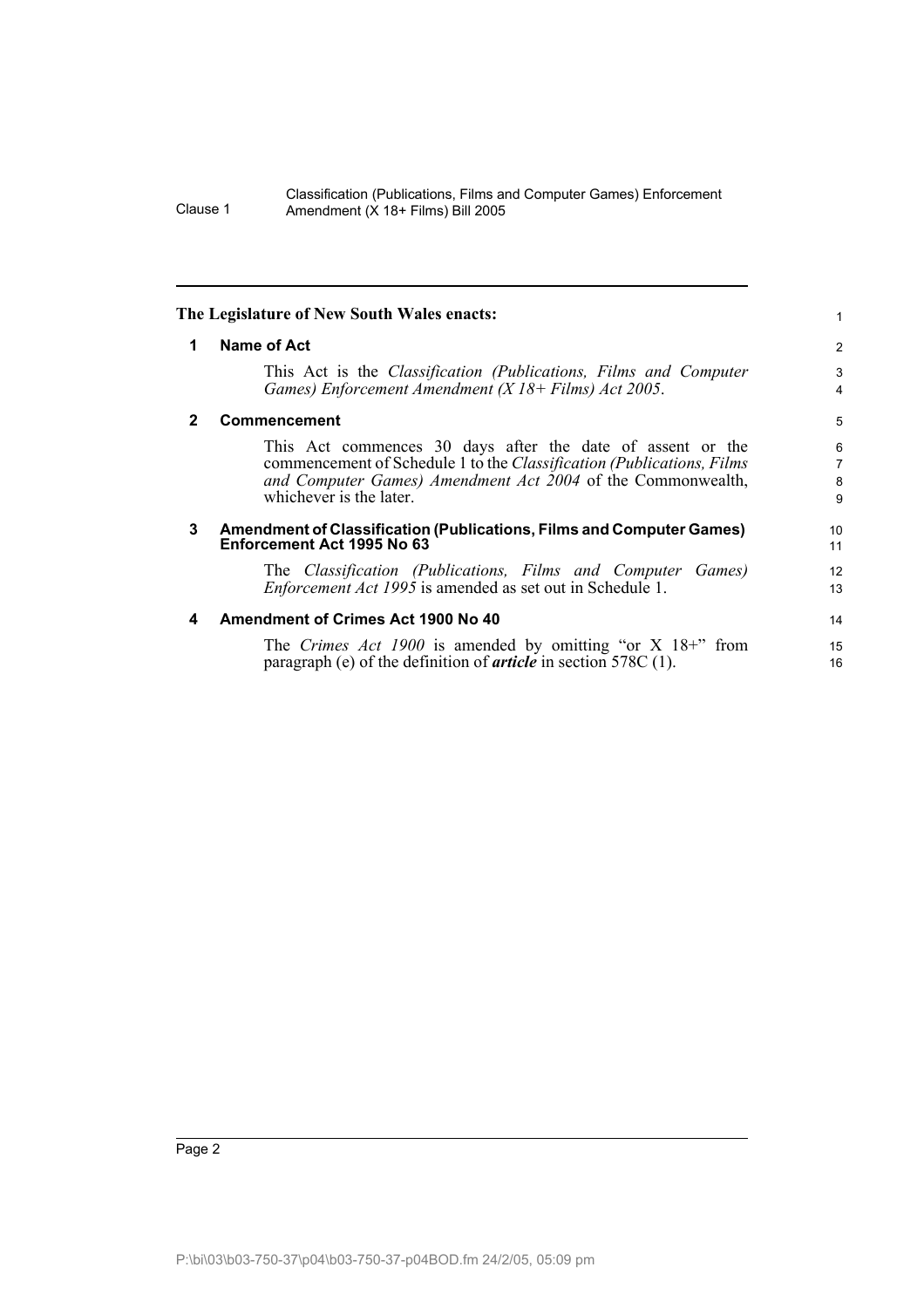Amendment of Classification (Publications, Films and Computer Games) Enforcement Act 1995 Schedule 1

#### <span id="page-6-0"></span>**Schedule 1 Amendment of Classification (Publications, Films and Computer Games) Enforcement Act 1995**

(Section 3) **[1] Section 6 Sale or public exhibition of unclassified or RC films prohibited** Omit "or  $X$  18+" from section 6 (a). **[2] Section 6** Omit the last dot point paragraph. Insert instead: in the case of an unclassified film that is subsequently classified  $X$  18+—75 penalty units for an individual, 150 penalty units for a corporation in the case of a film classified RC or an unclassified film that is subsequently classified RC—200 penalty units or imprisonment for  $\dot{2}$  years for an individual, 400 penalty units for a corporation. **[3] Section 6A** Insert after section 6: **6A X 18+ films** If a film is classified  $X$  18+, a person must not: (a) display the film for sale except in a restricted publications area, or (b) deliver the film to a person who has not made a direct request for it, or (c) deliver the film to a person unless it is contained in a package made of opaque material, or (d) publish the film unless it displays the determined markings and the classification number allocated to the film by the Board. Maximum penalty: 150 penalty units for an individual, 300 penalty units for a corporation. **[4] Section 9 Sale of certain films to minors prohibited** 3 4 5 6 7 8  $\alpha$ 10 11 12 13 14 15 16 17 18 19 20 21 22 23 24 25 26 27 28 29 30 31

Omit "or  $X$  18+" wherever occurring from section 9 (1).

32

1  $\mathfrak{p}$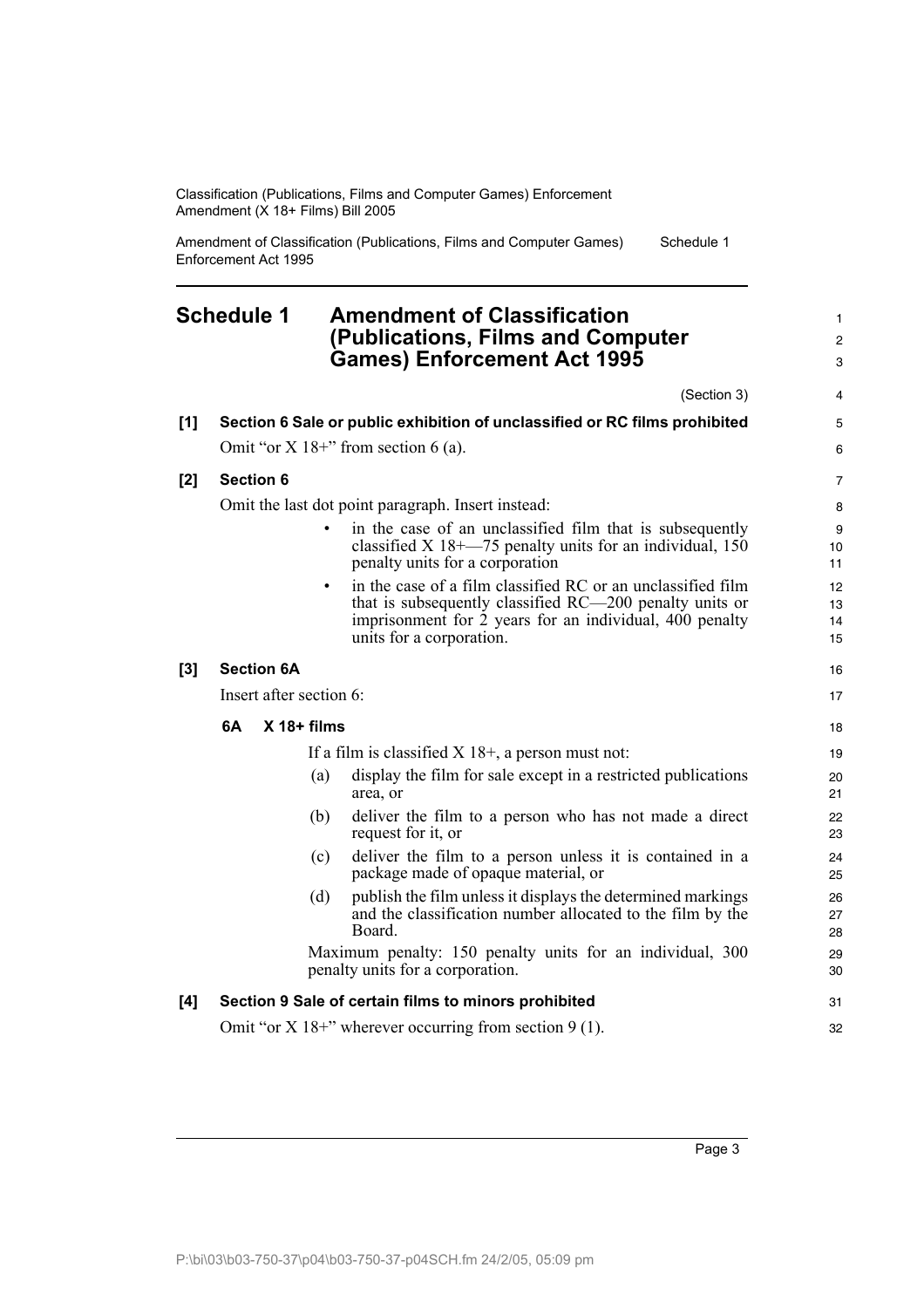Schedule 1 Amendment of Classification (Publications, Films and Computer Games) Enforcement Act 1995

| [5]    | Section 9 (1)         |                                                                                                                                                       | 1              |
|--------|-----------------------|-------------------------------------------------------------------------------------------------------------------------------------------------------|----------------|
|        |                       | Omit the penalty. Insert instead:                                                                                                                     | $\overline{c}$ |
|        |                       | Maximum penalty: 200 penalty units or imprisonment for 2 years<br>for an individual, 400 penalty units for a corporation.                             | 3<br>4         |
| [6]    | Section 9 (1A)        |                                                                                                                                                       | 5              |
|        |                       | Insert after section $9(1)$ :                                                                                                                         | 6              |
|        | (1A)                  | A person must not sell or deliver to a minor a film classified X<br>18+, or an unclassified film that would, if classified, be classified<br>$X$ 18+. | 7<br>8<br>9    |
|        |                       | Maximum penalty: 150 penalty units or 12 months imprisonment<br>for an individual, 300 penalty units for a corporation.                               | 10<br>11       |
| $[7]$  | Section 9 (3)         |                                                                                                                                                       | 12             |
|        |                       | Omit "subsection (2)". Insert instead "subsection (1A) or (2)".                                                                                       | 13             |
| [8]    | Section 9 (4)         |                                                                                                                                                       | 14             |
|        |                       | Omit the penalty. Insert instead:                                                                                                                     | 15             |
|        |                       | Maximum penalty: 75 penalty units for an individual, 150<br>penalty units for a corporation.                                                          | 16<br>17       |
| [9]    |                       | Section 12 R 18+ films not to be publicly exhibited in presence of minors                                                                             | 18             |
|        |                       | Omit the penalty from section 12 (1). Insert instead:                                                                                                 | 19             |
|        |                       | Maximum penalty: 100 penalty units for an individual, 200<br>penalty units for a corporation.                                                         | 20<br>21       |
| $[10]$ | minors under 15       | Section 13 MA 15+ films not to be publicly exhibited in presence of                                                                                   | 22<br>23       |
|        |                       | Omit the penalty from section 13 (1). Insert instead:                                                                                                 | 24             |
|        |                       | Maximum penalty: 40 penalty units for an individual, 80 penalty<br>units for a corporation.                                                           | 25<br>26       |
| $[11]$ | minors                | Section 14 Private exhibition of RC, X 18+ or R 18+ films in presence of                                                                              | 27<br>28       |
|        |                       | Omit "or $X$ 18+" wherever occurring.                                                                                                                 | 29             |
| $[12]$ | <b>Section 14 (1)</b> |                                                                                                                                                       | 30             |
|        |                       | Omit the penalty. Insert instead:                                                                                                                     | 31             |
|        |                       | Maximum penalty: 200 penalty units.                                                                                                                   | 32             |
|        |                       |                                                                                                                                                       |                |

Page 4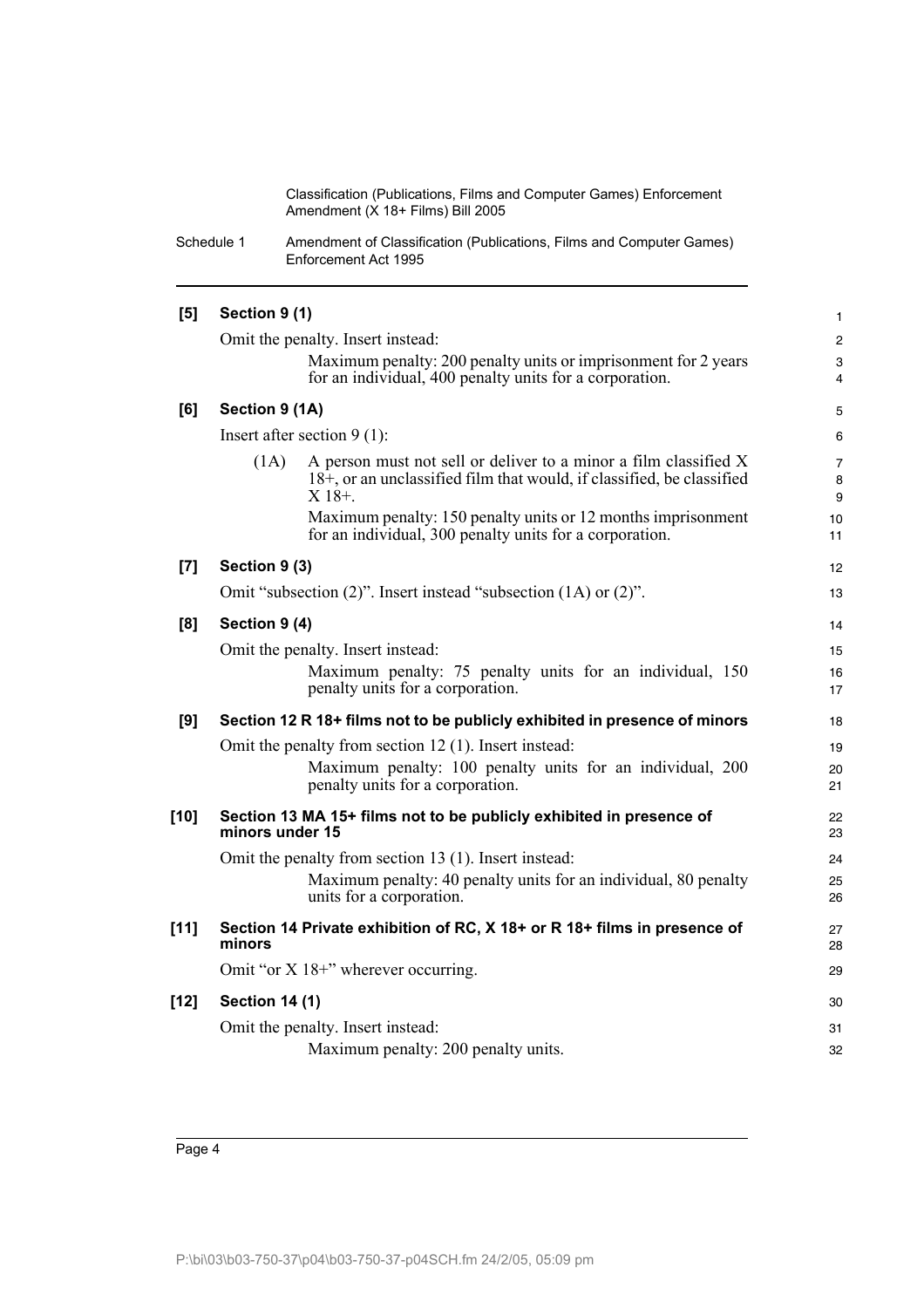Amendment of Classification (Publications, Films and Computer Games) Enforcement Act 1995 Schedule 1

| $[13]$ | Section 14 (1A)                |     |                                                                                                                                                                                                              | $\mathbf{1}$     |
|--------|--------------------------------|-----|--------------------------------------------------------------------------------------------------------------------------------------------------------------------------------------------------------------|------------------|
|        | Insert after section $14(1)$ : |     |                                                                                                                                                                                                              | 2                |
|        | (1A)                           |     | A person must not privately exhibit in the presence of a minor a<br>film classified $X$ 18+ or an unclassified film that would, if<br>classified, be classified X 18+.<br>Maximum penalty: 75 penalty units. | 3<br>4<br>5<br>6 |
|        |                                |     |                                                                                                                                                                                                              |                  |
| $[14]$ |                                |     | Section 16 Keeping unclassified, RC or X 18+ films with other films                                                                                                                                          | $\overline{7}$   |
|        |                                |     | Omit section 16 (2). Insert instead:                                                                                                                                                                         | 8                |
|        | (2)                            |     | It is a defence to a prosecution for an offence under this section<br>to prove that:                                                                                                                         | 9<br>10          |
|        |                                | (a) | the defendant did not know, and could not reasonably have<br>known, that the film was on the premises, or                                                                                                    | 11<br>12         |
|        |                                | (b) | for a film classified $X$ 18+—the film was kept in a<br>restricted publications area.                                                                                                                        | 13<br>14         |
| $[15]$ |                                |     | Section 17 Leaving RC, X 18+, R 18+ or MA 15+ films in certain places                                                                                                                                        | 15               |
|        |                                |     | Omit section 17 (1). Insert instead:                                                                                                                                                                         | 16               |
|        | (1)                            |     | A person must not, without reasonable excuse, leave in a public<br>place or, without the occupier's permission, on private premises:                                                                         | 17<br>18         |
|        |                                | (a) | a film classified RC or an unclassified film that would, if<br>classified, be classified RC, or                                                                                                              | 19<br>20         |
|        |                                | (b) | a film classified $X$ 18+ or an unclassified film that would,<br>if classified, be classified $X$ 18+, or                                                                                                    | 21<br>22         |
|        |                                | (c) | a film classified $R$ 18+ or an unclassified film that would,<br>if classified, be classified $R$ 18+, or                                                                                                    | 23<br>24         |
|        |                                | (d) | a film classified MA $15+$ or an unclassified film that<br>would, if classified, be classified MA 15+.                                                                                                       | 25<br>26         |
|        | Maximum penalty:               |     |                                                                                                                                                                                                              |                  |
|        |                                | (a) | for paragraph $(a)$ —200 penalty units or imprisonment for<br>2 years for an individual, 500 penalty units for a<br>corporation, and                                                                         | 28<br>29<br>30   |
|        |                                | (b) | for paragraph $(b)$ —100 penalty units for an individual, 250<br>penalty units for a corporation, and                                                                                                        | 31<br>32         |
|        |                                | (c) | for paragraph $(c)$ —50 penalty units for an individual, 100<br>penalty units for a corporation, and                                                                                                         | 33<br>34         |
|        |                                | (d) | for paragraph $(d)$ —25 penalty units for an individual, 50<br>penalty units for a corporation.                                                                                                              | 35<br>36         |
|        |                                |     |                                                                                                                                                                                                              |                  |

Page 5